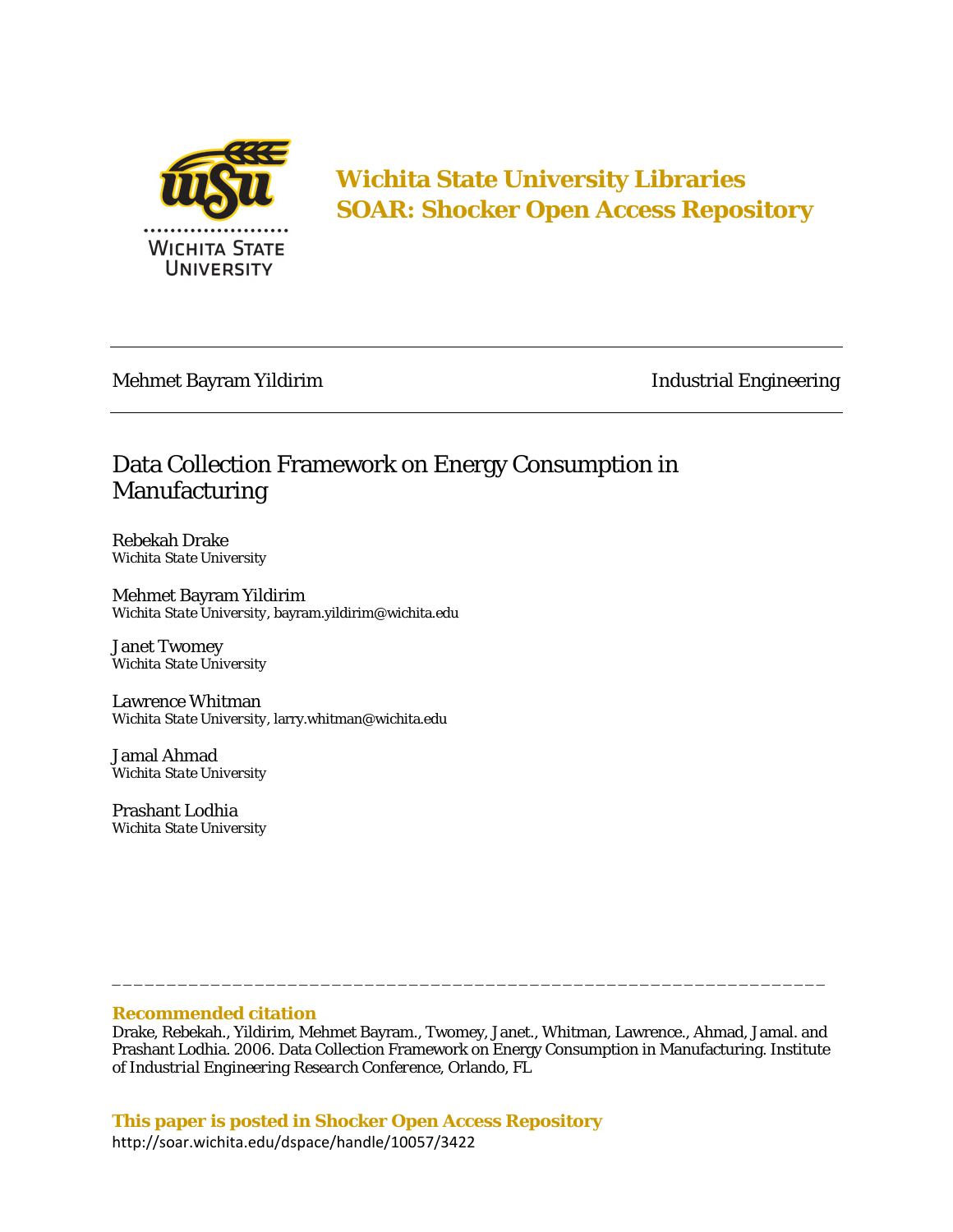# **Data Collection Framework On Energy Consumption In Manufacturing**

Rebekah Drake, Dr. Mehmet Bayram Yildirim, Dr. Janet Twomey, Dr. Lawrence Whitman, Dr. Jamal Ahmad, Prashant Lodhia

> Industrial and Manufacturing Department Wichita State University Wichita, KS, 67220, USA

## **Abstract:**

In this paper, we propose a framework to characterize the energy consumption of machines and their subcomponents (e.g., spindle, coolant pump, controller, heater, hydraulic system in injection molding machine, motors in these components). This framework serves as a key component in describing the environmental impacts of decisions in manufacturing operations design and control, especially at the sub-cellular level. Furthermore, the proposed framework can be utilized to investigate the inter-relationship of operational decisions and environmental impacts within a manufacturing plant. The paper concludes with examples of the proposed framework for energy data collection on a CNC milling machine.

**Keywords:** Energy Efficient Scheduling**,** Power Consumption, Sustainable Manufacturing, Green Manufacturing

# **1. Introduction/Problem Statement**

The goal of many modern manufacturers is to decrease the cost of production by any means possible while ensuring quality and customer satisfaction. The traditional methods to achieve this goal include efficient selection of suppliers and optimization of production schedule and supply chain through coordination. Another cost factor that one should consider is energy consumption. The current trend in increasing cost of energy enforces production planners to minimize energy consumption in a manufacturing environment.

Gutowski et al. notes [1] that in the Toyota Motor Corporation (a mass production environment), 85.2% of the energy is used in non-machining operations which are not directly related to production of parts. Kordonowy [2] characterizes the power consumption of a mill, lathe, and injection molding machine by analyzing the background runtime operations of machining (i.e., spindle, jog, coolant pump, computers and fans, etc.). They found that over 30% of the energy input into the system during machining is consumed by these background processes. However, these calculations consider the whole system as opposed to a developed model for each process. Haapala et al. [3] propose a model to predict the waste and energy associated with manufacturing through the development of models and software which calculate theoretical waste. However, these models rely on specific energy calculations without validation from real data collection. Dahmus and Gutowski [4] observe that total energy requirement for the active removal of material can be quite small compared to the background process needed for operating a machine. In all of the above references, the energy consumption calculations are based on aggregate observations.

The objective of this paper is to provide a framework for characterizing the energy consumption of a machine and its subcomponents in determining the energy waste (i.e., determine the power usage in detailed observations). This can be utilized to investigate the inter-relationship of operational decisions and environmental impacts within a manufacturing plant.

# **2. A Framework for Energy Consumption in a Machine**

The characterization of energy consumption of a machine is an six-step process. These steps are:

- 1. Initialize
- 2. Configure the Measuring Device
- 3. Capture the Total System Power
- 4. Analyze the Total System Power
- 5. Determine Subsystems of Primary Focus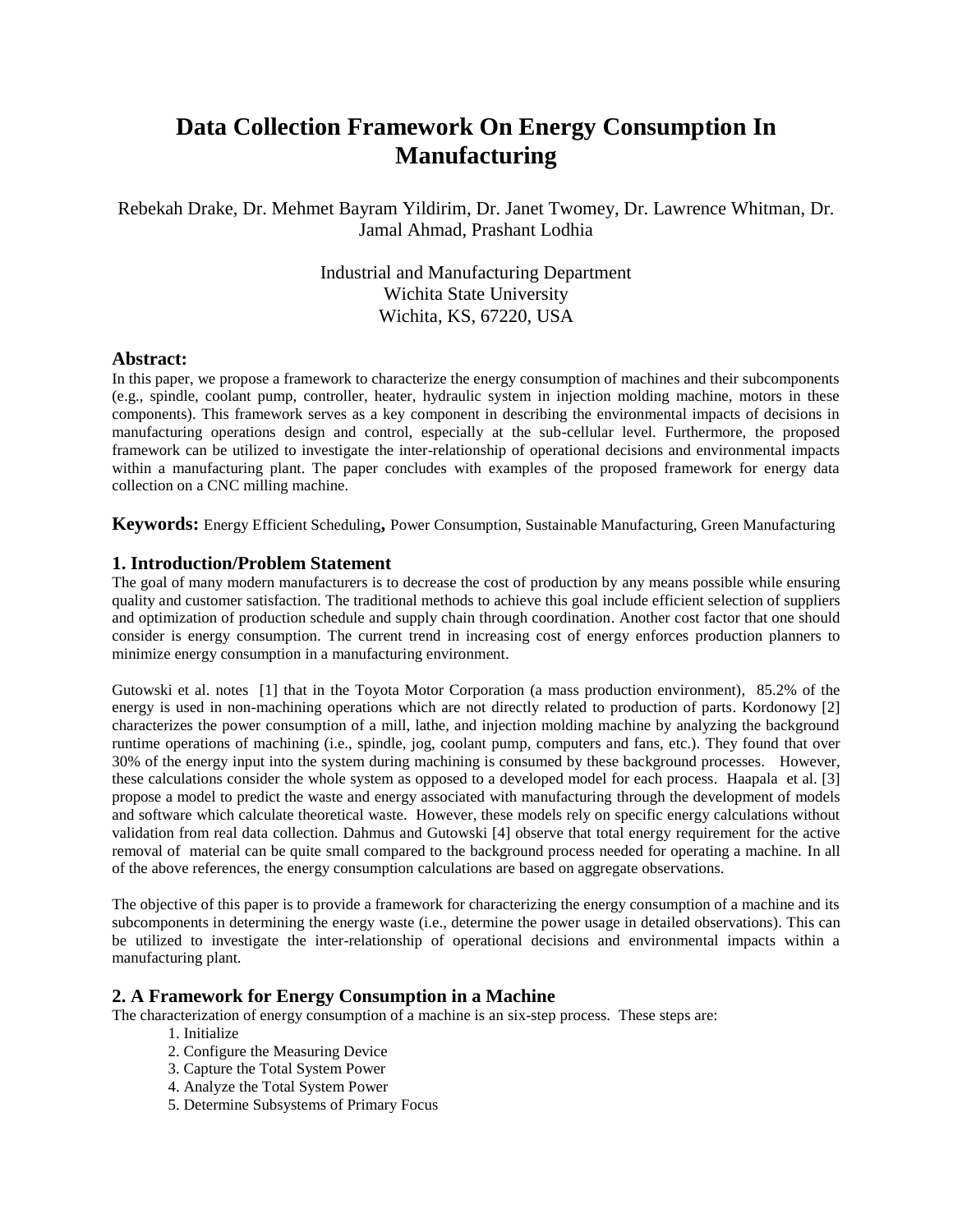## 6. Capture and Analyze Subsystem Behavior

Before describing these steps in detail, in order to provide a basis and clarify terminology, the following definitions are essential in the context of the framework for energy consumption model: A *system* is a group of subsystems which converts input to output (i.e., milling machine, injection molding machine, lathe). A *subsystem* is a group of components acting together (i.e., spindle, coolant pump, ATC in milling/turning machine, heater, hydraulic system in injection molding machine). A *component* is a part of a subsystem consuming power (i.e., motors in spindle/coolant pump/ATC; Heating coil in heater). *Fixed energy consumption* is the energy usage associated with activity which consumes variable power over a fixed time duration while the *variable energy consumption* is the energy usage associated with activity which consumes *constant power* over a variable time duration. Fixed energy consumption is usually associated with the initial spike in power consumption at the time of machine start-up whereas the variable energy consumption occurs when the machine and/or its sub-components run (see Figure 1, variable energy consumption over different periods of time, while having the same fixed energy consumption at the start-up)*.* 



**Figure 1: Fixed Energy Consumption vs. Variable Energy Consumption** 

#### *1. Initialize*

Before any data are collected, the bounds of the system must first be defined. The system is essentially the complete process which is being modeled. However, the subsystems must be distinguished from the components of the system. The subsystems are major groups of components which can be modeled during data collection. For example, in a CNC Milling machine (e.g., the Fadal CNC milling machine), two of the subsystems are the coolant pump and spindle. One component of the spindle subsystem is the spindle motor. It should be noted that some of the subsystems may be external; however, this must be considered in the bounds of the system. In the above example, the coolant pump is an external subsystem which is essential for the system to operate.

#### *2. Configure the Measuring Device*

In order to collect power data over time on a system, a power measuring device and data logger should be utilized. This device should be connected to the system's main power box. All subsystems must draw power through this power box. If this is not possible (i.e., if there are some external subsystems), there should be a power measuring device and data logger connected to each external subsystem(s) and to the system. The power measuring device that is being utilized in this paper (Figure 2) is manufactured by Load Controls Incorporated [\(http://www.loadcontrols.com/products/pdfs/portable\\_power\\_data.pdf\)](http://www.loadcontrols.com/products/pdfs/portable_power_data.pdf). Once the device is connected to the system, as seen above in Figure 3, the sampling rate must be set with respect to the desired level of accuracy (e.g., 50 samples/sec).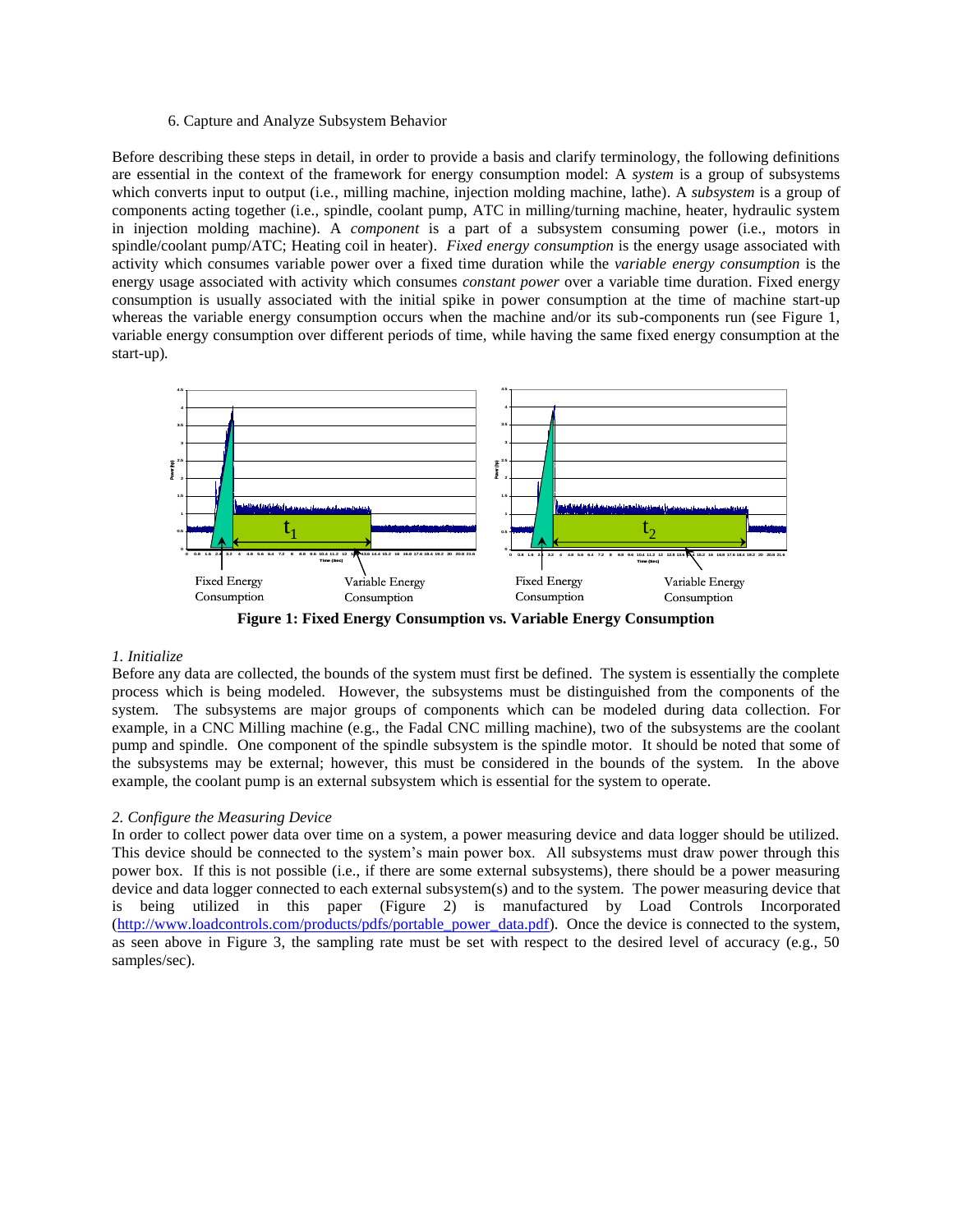

**Figure 2: Load Controls Portable Power Cell Figure 3: Power Measuring Device** 

**Connected to Fadal CNC Machine**

# *3. Capture the Total System Power*

In order to capture the power consumption of each subsystem over time, a part must be designed such that each subsystem is utilized in a defined sequential order during each part run. Using this part design, the machine is run *n*  times to collect *n* data sets (e.g., five data sets) while tracking the power consumption of the sequential activities in the system with respect to time (e.g. horizontal/vertical moves, drilling, tool changes, etc.).

### *4. Analyze the Total System Power*

Using the data collected from the trial run(s), plot the power with respect to time (Power Plot). For example, in the power plot of Figure 4, the power measuring device collects and logs the power consumption over time. The Power plot reveals the power of the system as each subsystem is utilized. As seen in Figure 4, the sequential activities required to machine the sample part are correlated with the spikes in the power draw. Note that by calculating the area under the power plot, the energy consumption required to machine one part can be determined.

# *5. Determine Subsystems of Primary Focus*

Using the information gathered from the Power Plot, analyze the subsystems based on the level of significance that the subsystem contributes to the total system power. For example, in Figure 4, the start-up takes 9.5 seconds. In this example, the subsystems of focus are the coolant pump, the spindle, and rapid movement of axis.

### *6. Capture and Analyze Subsystem Behavior*

To characterize the energy consumption of other subsystem, the experimental data must be captured using the power meter. The subsystem's behavior must be analyzed to determine fixed energy and variable energy for that subsystem.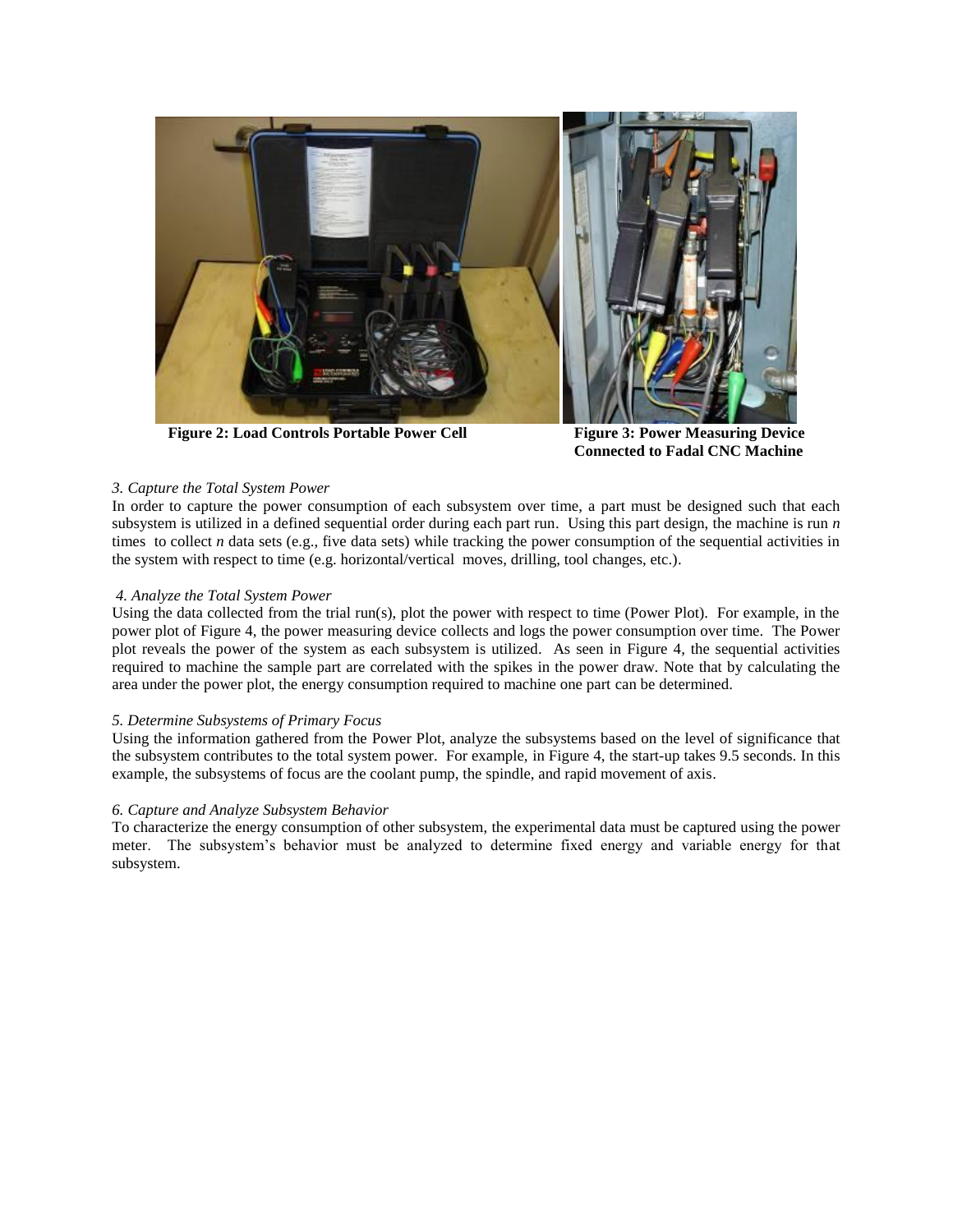

**Figure 4: Power Plot for CNC Mill**

Using the proposed framework, Figure 6 displays that most of the energy consumption is utilized in the machine controller. Additionally, energy consumed by the spindle makes up 35% of the total energy consumption for that part. The energy required to remove the material from a part (i.e., the tip energy) is 19% of the total energy consumed by the milling machine. To have an energy efficient milling process, therefore, alternatives should be focused on milling machine designs which minimize the power consumption by the lights, controls and spindle in order to decrease the overall energy consumption.

Once the power consumption for each system/component/subsystem is characterized, one can easily determine the energy requirement for producing a part. For example, in order to minimize the cost of production, it may be required that the machines remain on and idle for 2 hours in the middle of the day. However, this could be consuming more energy compared to turning off the machine instead of keeping it idle and powering it up when needed.

By using the proposed framework, one can integrate the behavior of the each subsystem and model the energy consumption of any part having the same type of material that will be processed on that machine. Using the framework, one can predict the system's behavior in terms of energy consumption.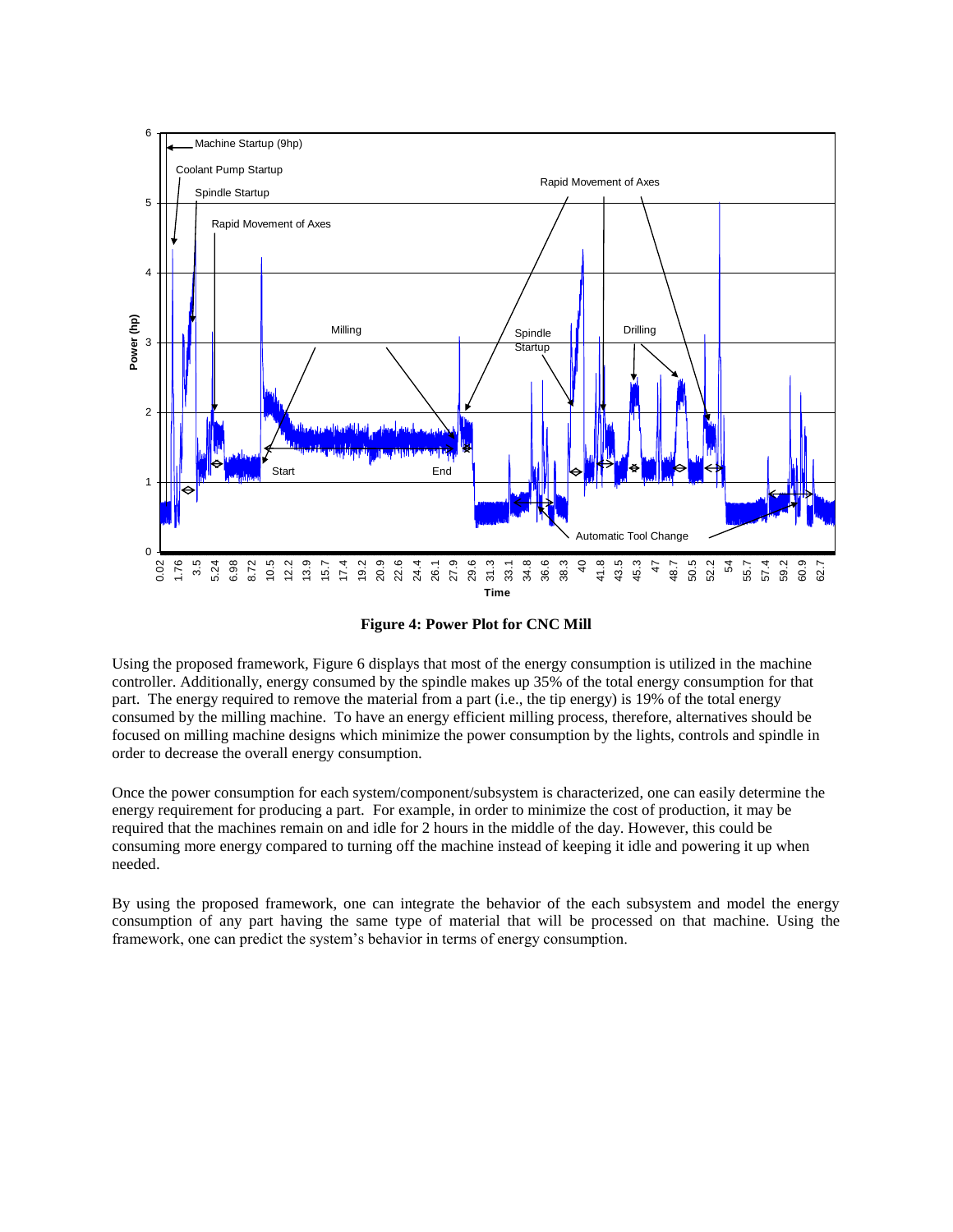

**Figure 6: Energy Distribution for Milling Process**

# **3. Conclusion and Future Research**

As fossil fuels and natural resources continue to deplete, sustainability of current resources becomes increasingly important. The framework provided applies to the sub-cellular level, considering only one machine. However, using this model as a basis, advances can be made to minimize energy consumption on the production and eventually supply chain levels.

This framework is key component of ongoing research conducted by the Green Manufacturing Group at Wichita State University in Wichita, KS. Currently the group is investigating the inter-relationship between operational decisions and environmental impacts within the manufacturing plant. The outcome will provide valuable insight into operational methods for mitigating environmental impacts. The resulting detailed analysis of energy consumption will be used in the design of novel manufacturing equipment controllers that reduce environmental impacts by taking into account the shop floor operations. If successfully applied, this framework could dramatically help manufacturing companies develop scheduling plans with positive environmental and economic results.

# **REFERENCES**

[1] Gutowski, T., C. Murphy, D. Allen, D. Bauer, B. Bras, T. Piwonka, P. Sheng, J. Sutherland, D. Thurston, E. Wolff, 2005, "Environmentally Benign Manufacturing: Observations from Japan, Europe and the United States," Journal of Cleaner Production, 13, pp. 1-17.

[2] Kordonowy, David N., 2002, "A Power Assessment of Machining Tools," Bachelor of Science Thesis in Mechanical Engineering, Massachusetts Institute of Technology, Cambridge, Massachusetts.

[3] K. R. Haapala, K. N. Khadke, and Sutherland, J. W, 2004, "Predicting Manufacturing Waste and Energy for Sustainable Product Development via WE-Fab Software," Proc. Global Conference on Sustainable Product Development and Life Cycle Engineering, Sept. 29 - Oct. 1, Berlin, Germany, p. 243 - 250.

[4] Dahmus J. B. and Gutowski, T., C., "An environmental analysis of machining," Proceedings of 2004 ASME International Mechanical Engineering Congress and RD&D Expo, November 13-19, 2004, Anaheim, California USA